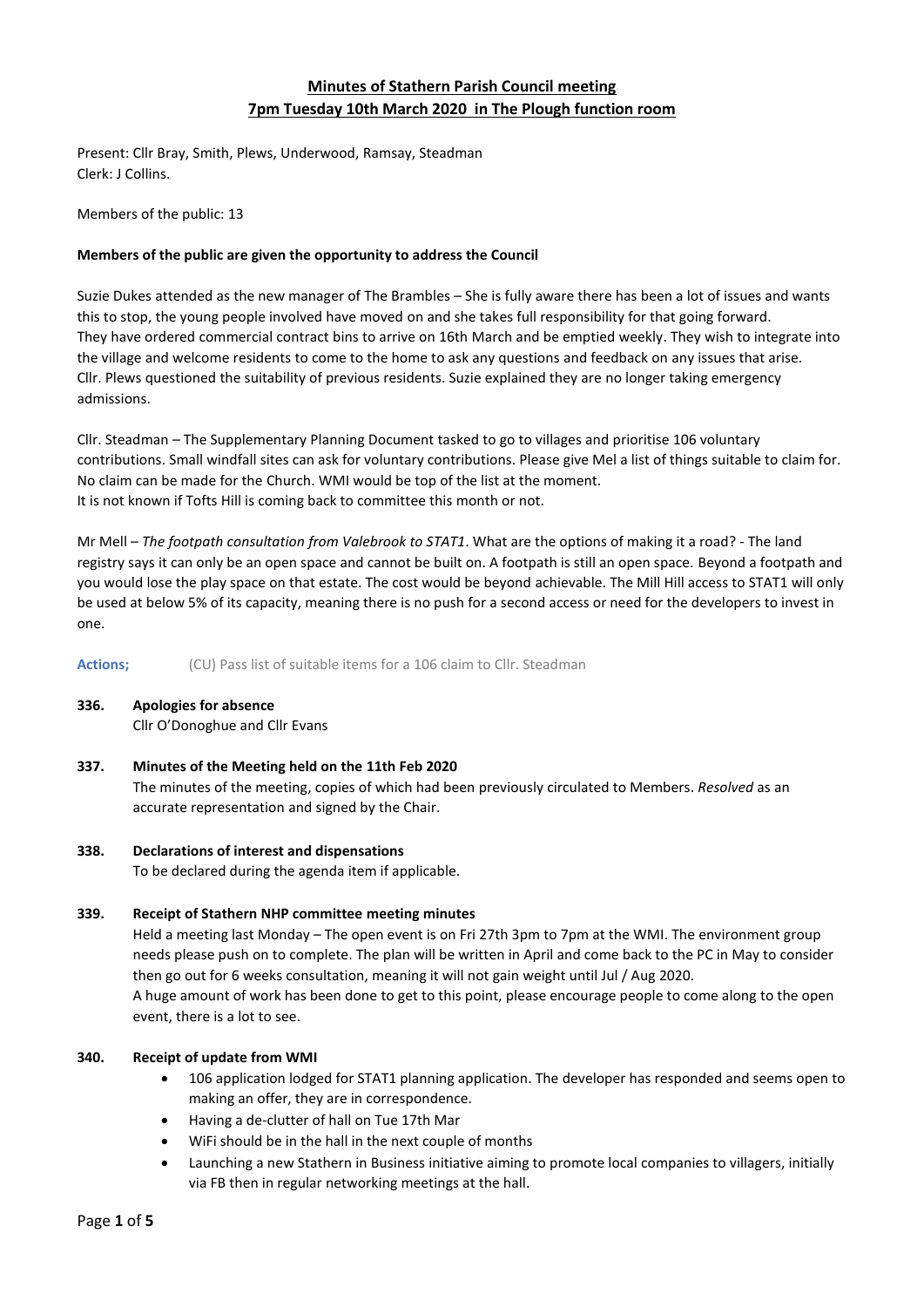• Race night 25th Apr, craft gin and beer festival Sat 4th Jul.

# **341. Receipt of SRA minutes and update**

PSS Live, new credits are needed (for logging inspections). Cllr. Smith does the checks and uploads onto the web. It is best practice to do inspections weekly not a legal requirement. Cllr Bray proposes purchasing 50 credits at £150 plus VAT, seconded by Cllrs Underwood and Smith. *Resolved* to purchase 50 credits for PSS Live.

The last meeting was 2 weeks ago where the future of the SRA was under review;

Options to manage park in future

**a)** Stay as they are but this needs new members to join.

**b)** Close charity and move to management of park

**c)** Close charity and PC committee, move remaining funds back to PC and ringfence for the upkeep of the playpark.

The group will pursue option **a)** a member drive – it has gone out in school bags and Stathern Star, whilst looking at option **B)**. Only going to option **C)** if no one wants to manage it.

Liabilities are covered in options a & b

Work to be done over the next month before coming back to the PC with a proposal; Look if they can they raise money via grants through PC which is not a charity and review transfer of funds approx. £17000, this would need an SRA meeting to confirm closing the charity.

The current members have been on the committee for 10 years – the SRA really need new people to come on board for it to continue.

There is just 1 piece of equipment left to go in the middle with the cost being about £20000 from the original plan. Ask SRA to prepare a request to go to STAT1 developers for this piece of kit. Cllr Smith needs to get a re quote, looking for full amount of £20k as a starting point. AS knows the 106 process.

Running costs are about £4000 per year.

Cllr Underwood will put call for members on parents WhatsApp group contact to Colin or Daniel Lease of the land is with the PC

A 106 claim for play equipment could be made with STAT1

Suzie Dukes is interested in getting involved – JC to forward details

Action; (CU) to add call for members to the parents WhatsApp group with Colin and Daniel as the contact point (Clerk) to forward details of the SRA to Suzie Dukes (RS) prepare a 106 application for final piece of equipment for the playpark

# **342. Correspondence / Planning Applications, including those received prior to the meeting**

# **Planning Applications**

**20/00265/TCA –** Fell 1 curly willow tree, 8A Penn Lane. Excessive height and shading over pond. For information only*. Resolved* the PC do not have a comment to submit on this application.

# **20/00104/FUL** – New 2 storey four-bedroom dwelling, Chantry House, 3 Chapel Lane.

\*There were 11 objectors, including close neighbours\*. A discussion around access being very narrow and close to a listed building, flooding, the heritage of the area and the impact on the donor house in the conservation area. Lack of visible boundary on the plan, no garage and parking for only 2 cars which is a bit low for a 4 bed dwelling. How will it fit in without removal of the trees. The bigger trees are decent trees which seem really close to the house. The STAT1 developments influence will exacerbate the drainage issue

Neighbours have endured flooding issues and highlight that the environment agency map indicates the direction of flooding as being in an uphill direction! 1998 saw extensive flooding right across the middle of the proposed area.

Cllr Bray proposes to object on the grounds of flooding and access issues, removal of trees, effect on conservation area and the surrounding buildings. Second by Cllrs Ramsay and Plews. *Resolved* to object.

\*Denotes an amendment to minutes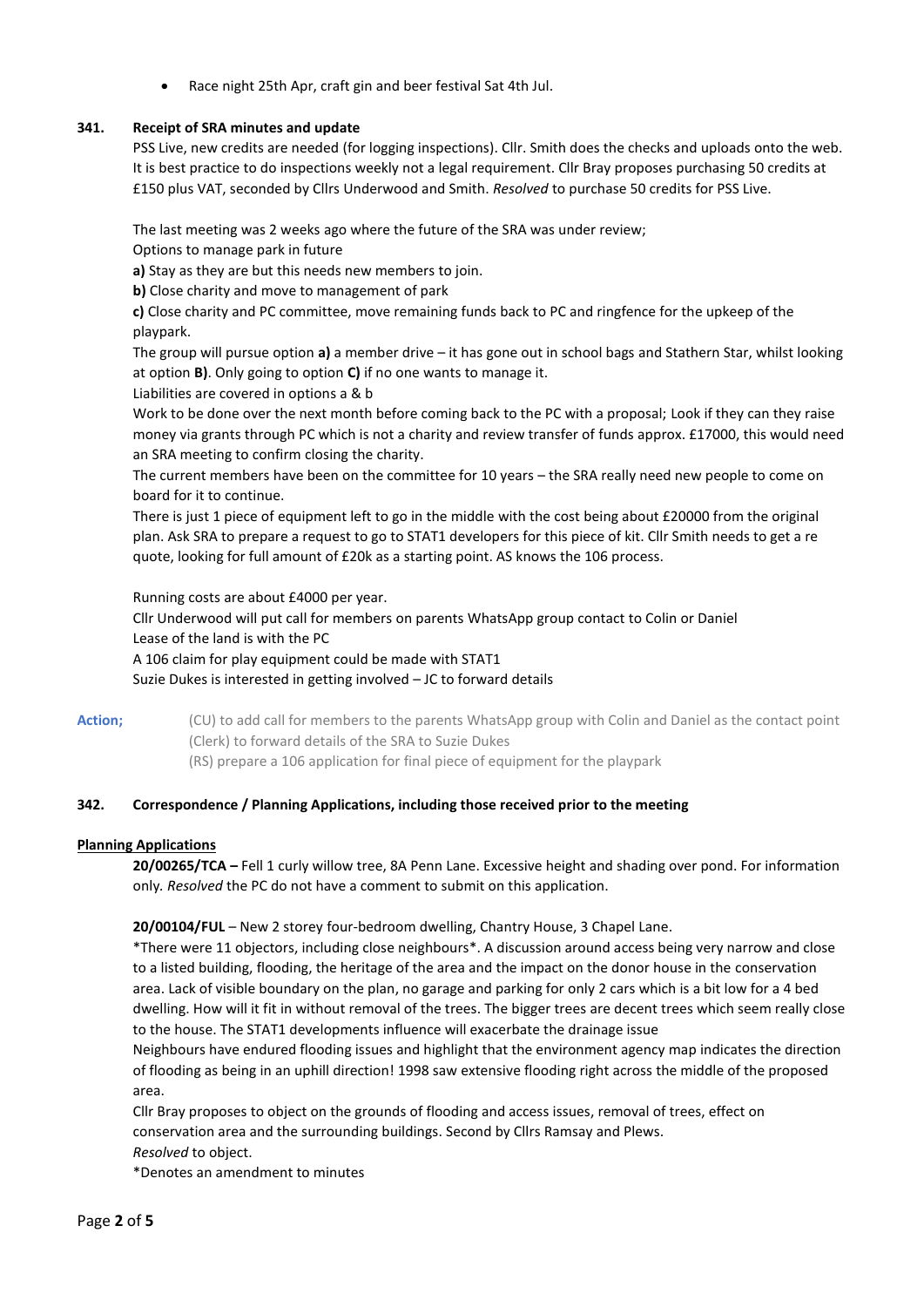**20/00246/NONMAT** – Revision to approved plan 19/01067/FUL, 8A Penn Lane. Propose 2 new velux windows to rear North East elevation.

*Resolved* the PC does not have a comment to submit on this application.

### **Correspondence**

- Armed forces community covenant officer highlighting The Armed Forces Covenant and encouraging the PC to sign up to it.
- MBC District and borough councils are taking forward discussions about creating an East Midlands combined Authority.
- Police Area data for Jan and Feb.
- LCC The 7 Councils have declared a collective ambition of being carbon neutral by 2030
- MBC 9th Mar is the start of the consultation period for Developer Contributions Supplementary Planning Document (SPD). Finishes on 17th April.
- PCC Seeking permission for a contractor to do essential repair work in the Churchyard. Improve the poor drainage by installing a shallow drainage pipe, gullies and manhole, prior to repair of a badly cracked church wall. – thanks for letting us know, please remind us nearer the time
- NHW Can PC assist with any of the 10 ways to protect the isolated and vulnerable during the COVID-19 outbreak. – it is about common sence, put a link out on FB and website

Actions; (Clerk) submit objection to planning application 20/00104/FUL (Clerk) ask PCC to update PC nearer the time of the drainage work and thank for informing the PC.

(Clerk) Put link on FB and web for information around COVID-19

### **343. Consultation response for connectivity between Valebrook and the proposed STAT1 development.**

The overwhelming response was support for a footpath. 29 responses with 3 against and a couple that would like to see a vehicular access.

The boundary shown on the PC plan and that of dwellings show the boundary on Valebrook side of stream, no one claims to own the stream that will need maintaining. It has been raised once. Cllr Bray Proposes we write to Mr Worley and highlight this result of consultation and strong feeling that the boundary does not coincide with that of developer. second Cllrs Underwood and Ramsay.

It is not a given this footpath will happen, investigate further.

*Resolved* to write to Mr Worley with the information.

**Actions;** (Clerk) Write to Mr Worley with information collected

# **344. Payments and Receipts**

#### *Payments*

| Clerk salary (4 weeks) | £561.00 22649     |  |
|------------------------|-------------------|--|
| SSE Oct/ Nov/ Dec      | £290.66 D/D 11/02 |  |
| SSE Jan                | £111.02 D/D 05/03 |  |
| HP instant ink & Tesco | f 7.45<br>22650   |  |
| JPI media Melton Times | £57.60 22651      |  |
| <b>E.oN Maint</b>      | £135.43 22652     |  |
| Water Plus cemetery    | £99.72 22653      |  |
| B&H (DRobinson)        | £42.00 22654      |  |
| Your Locale            | £5400.00          |  |

*Resolved* that the invoices have been inspected by Cllrs, payments approved and cheques signed.

#### *Receipts*

| Cemetery             | £310 |                 |
|----------------------|------|-----------------|
| Allotment            | £40. |                 |
| <b>Western Power</b> |      | £12.50 Wayleave |
| <b>Memorial fees</b> | f180 |                 |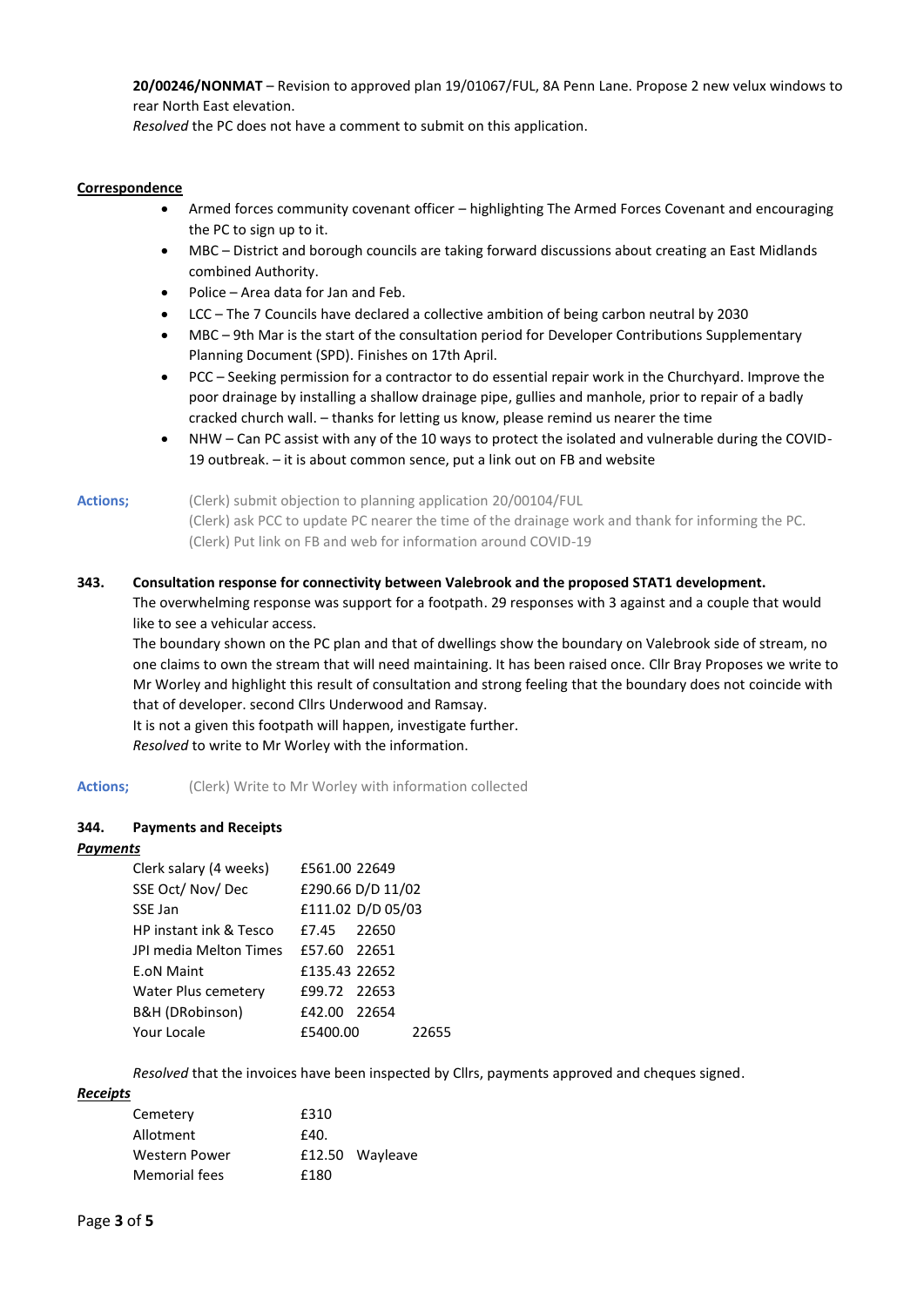### *Playpark account*

- *Payments*
- None
- *Receipts*

None

# **Hands Charity**

#### *Receipts*

None

## *Payments*

None

# **345. STAT1 development – Any updates prior to meeting**

Nineteen 47 are working through the amendments with Davidsons and once these are complete the photomontage will be done. The masterplan may be sorted this week and the PC will be updated. Recent updates to the portal from highways, propose an unmanned crossing but highways said this is not needed along with no traffic calming measures. Mr Worley has offered to go back to them and try for some traffic calming input. junction will be using less than 5% capacity at peak. worth speaking to Byron to pick it up, Cllr Bray will do this. Developers are quite willing to do what is required. Hopefully have something to look at before too long.

PC should request another meeting through Jim Worley, JC contact Jim to arrange this so we get more warning of date

Boundary issue

*Resolved* clerk to write to Mr Worley asking for a multigroup meeting and highlighting the boundary issue. Cllr Bray to highlight highways comments and request Mr Worley's and Cllr Rhodes support for a crossing and traffic calming measures.

# **Actions;** (KB) To pick up the issues raised with Mr Worley and Cllr Rhodes (Clerk) write to Mr Worley requesting multigroup meeting and highlight boundary issue.

# **346. Tofts Hill development – Any updates on status prior to meeting**

It is unclear when this is coming forward to committee. The planning officer can change a recommendation. Cllr Bray complained to Mr Worley about the planning officers conduct and being misleading. Cllr Bray has since met with Mr Worley and as a result has received an email to stating all officers are made aware that they should proactively engage with the communities with whom they are working, the planning officer remains Andrew Cunningham

If it does come up for committee this month David Mell may not be able to speak as he has a prior engagement.

# **347. Ideas for Annual village meeting on 12th May**

Would like it to be a bit more rewarding for the community. Suggested to ask the usual speakers to be brief, put reports in the Stathern Star, so only needing highlights at the meeting, then break for wine, tea, biscuits. Each group could do a small video clip or a piece of artwork.

Get reports in advance and try to do something with it. JC to send request for reports out early highlights of the year and successes etc. Add to next month to agree a budget.

**348. Approval for quote for a new post and re fitting the dog waste bin on Blacksmith End that was damaged.** R Scarborough has quoted £30. Cllr Underwood proposes to accept quote, second by Cllrs Bray and Smith. *Resolved* to accept this quote.

# **Actions;** (Clerk) write to Mr Scarborough accepting his quote

# **349. Village Matters**

**Complaint** about the plastic in the hedge on the last field down Moor Lane and cornering Long Lane - Spring clean?

PC are in support of doing a litter pick, ask school to get involved, clerk to register with the great spring clean, Cllr Bray ask school to engage.

# Page **4** of **5**